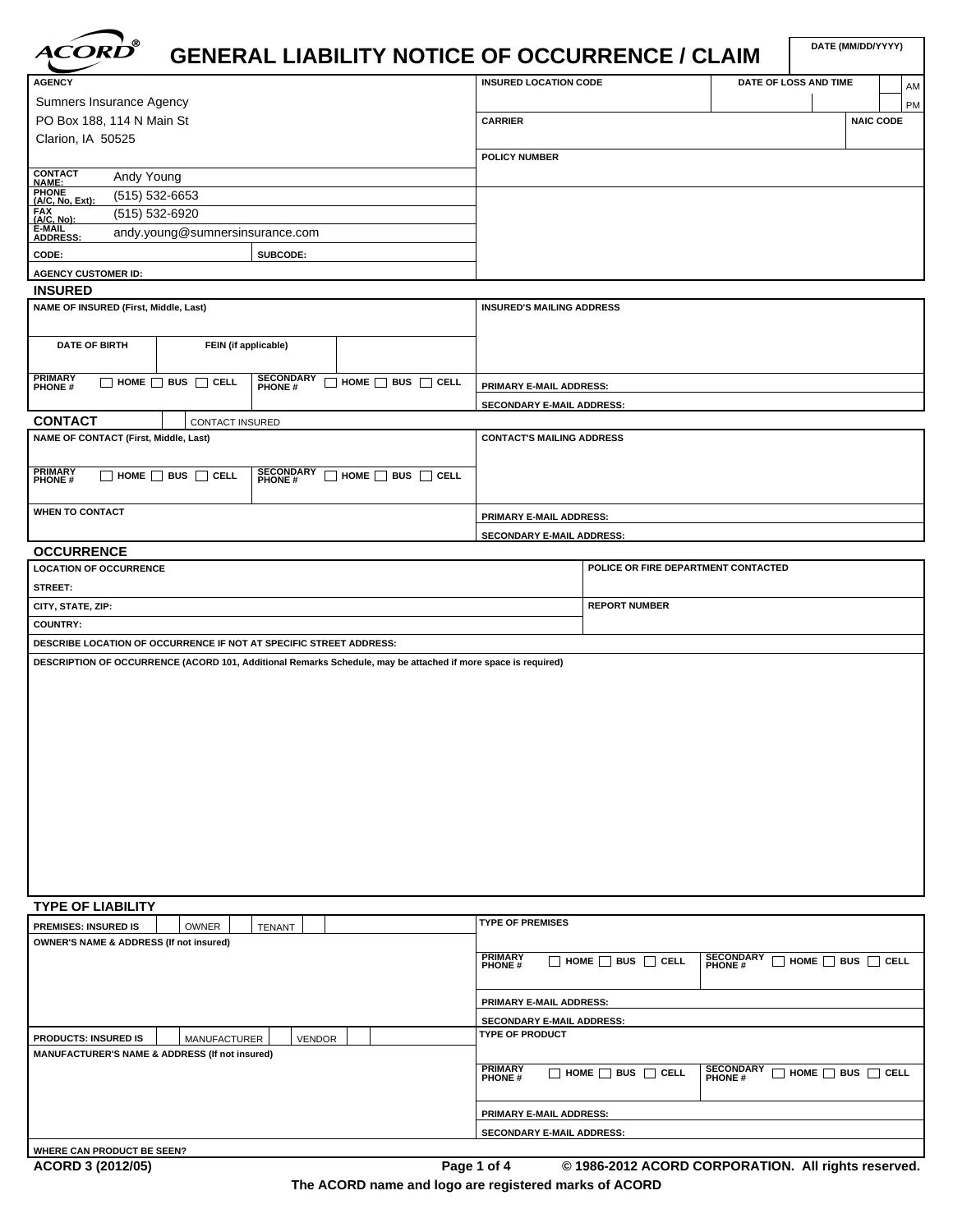#### **INJURED / PROPERTY DAMAGED**

# **AGENCY CUSTOMER ID:**

| <b>NAME &amp; ADDRESS (Injured/Owner)</b> |                                 |                                    |                                                                         | <b>EMPLOYER'S NAME &amp; ADDRESS</b> |                                    |                                    |                                                                         |
|-------------------------------------------|---------------------------------|------------------------------------|-------------------------------------------------------------------------|--------------------------------------|------------------------------------|------------------------------------|-------------------------------------------------------------------------|
|                                           |                                 |                                    |                                                                         |                                      |                                    |                                    |                                                                         |
|                                           |                                 |                                    |                                                                         |                                      |                                    |                                    |                                                                         |
|                                           |                                 |                                    |                                                                         |                                      |                                    |                                    |                                                                         |
|                                           |                                 |                                    |                                                                         |                                      |                                    |                                    |                                                                         |
| <b>PRIMARY</b><br><b>PHONE#</b>           |                                 | $\Box$ home $\Box$ bus $\Box$ cell | <b>SECONDARY</b><br>$\Box$ HOME $\Box$ BUS $\Box$ CELL<br><b>PHONE#</b> |                                      | <b>PRIMARY</b><br><b>PHONE#</b>    | $\Box$ HOME $\Box$ BUS $\Box$ CELL | <b>SECONDARY</b><br>$\Box$ HOME $\Box$ BUS $\Box$ CELL<br><b>PHONE#</b> |
|                                           |                                 |                                    |                                                                         |                                      |                                    |                                    |                                                                         |
| <b>PRIMARY E-MAIL ADDRESS:</b>            |                                 |                                    |                                                                         | <b>PRIMARY E-MAIL ADDRESS:</b>       |                                    |                                    |                                                                         |
| <b>SECONDARY E-MAIL ADDRESS:</b>          |                                 |                                    |                                                                         |                                      | <b>SECONDARY E-MAIL ADDRESS:</b>   |                                    |                                                                         |
| AGE                                       | <b>SEX</b><br><b>OCCUPATION</b> |                                    |                                                                         |                                      |                                    | <b>DESCRIBE INJURY</b>             |                                                                         |
|                                           |                                 |                                    |                                                                         |                                      |                                    |                                    |                                                                         |
| <b>WHERE TAKEN</b>                        |                                 |                                    | <b>WHAT WAS INJURED DOING?</b>                                          |                                      |                                    |                                    |                                                                         |
|                                           |                                 |                                    |                                                                         |                                      |                                    |                                    |                                                                         |
| DESCRIBE PROPERTY (Type, model, etc.)     |                                 |                                    |                                                                         | <b>ESTIMATE AMOUNT</b>               | <b>WHERE CAN PROPERTY BE SEEN?</b> |                                    |                                                                         |
|                                           |                                 |                                    |                                                                         |                                      |                                    |                                    |                                                                         |

### **NAME AND ADDRESS WITNESSES**

| <b>PRIMARY</b><br><b>SECONDARY</b><br>$\Box$ home $\Box$ bus $\Box$ cell<br>$HOME \cap BUS \cap CEL$                                             |  |  |  |  |  |  |
|--------------------------------------------------------------------------------------------------------------------------------------------------|--|--|--|--|--|--|
| <b>PHONE#</b><br><b>PHONE#</b>                                                                                                                   |  |  |  |  |  |  |
|                                                                                                                                                  |  |  |  |  |  |  |
| <b>PRIMARY E-MAIL ADDRESS:</b>                                                                                                                   |  |  |  |  |  |  |
| <b>SECONDARY E-MAIL ADDRESS:</b>                                                                                                                 |  |  |  |  |  |  |
| <b>PRIMARY</b><br><b>SECONDARY</b><br>$\Box$ HOME $\Box$ BUS $\Box$ CELL<br>$HOME \cap BUS \cap CEL$<br><b>PHONE#</b><br><b>PHONE#</b>           |  |  |  |  |  |  |
|                                                                                                                                                  |  |  |  |  |  |  |
| <b>PRIMARY E-MAIL ADDRESS:</b>                                                                                                                   |  |  |  |  |  |  |
| <b>SECONDARY E-MAIL ADDRESS:</b>                                                                                                                 |  |  |  |  |  |  |
| <b>PRIMARY</b><br><b>SECONDARY</b><br>$\Box$ HOME $\Box$ BUS $\Box$ CELL<br>$\Box$ HOME $\Box$ BUS $\Box$ CELL<br><b>PHONE#</b><br><b>PHONE#</b> |  |  |  |  |  |  |
|                                                                                                                                                  |  |  |  |  |  |  |
| <b>PRIMARY E-MAIL ADDRESS:</b>                                                                                                                   |  |  |  |  |  |  |
| SECONDARY E-MAIL ADDRESS:                                                                                                                        |  |  |  |  |  |  |
| REMARKS (ACORD 101, Additional Remarks Schedule, may be attached if more space is required)                                                      |  |  |  |  |  |  |
|                                                                                                                                                  |  |  |  |  |  |  |

| <b>REPORTED BY</b> |  |
|--------------------|--|
|--------------------|--|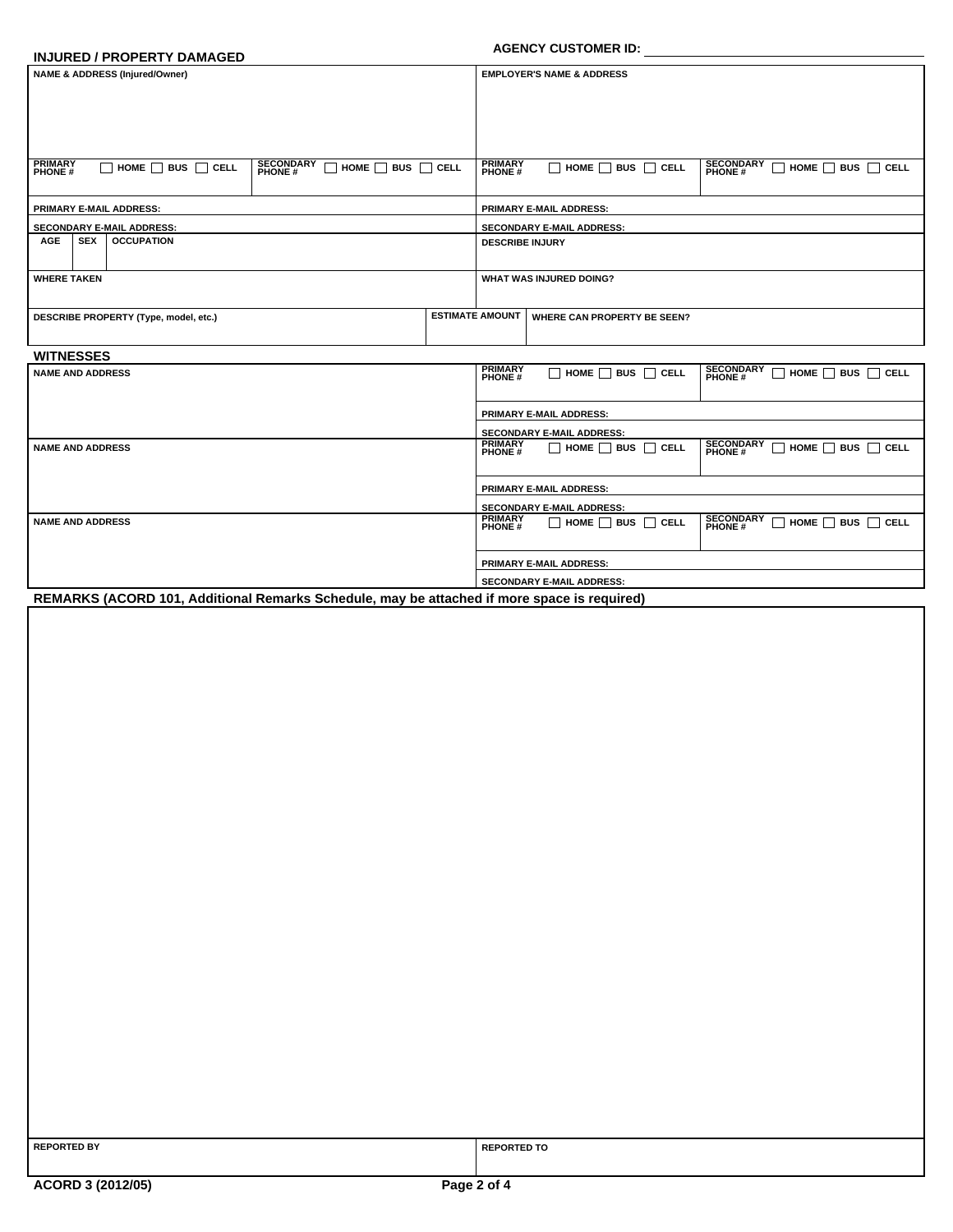### **APPLICABLE IN ALASKA**

A person who knowingly and with intent to injure, defraud, or deceive an insurance company files a claim containing false, incomplete, or misleading information may be prosecuted under state law.

#### **APPLICABLE IN ARIZONA**

For your protection, Arizona law requires the following statement to appear on this form. Any person who knowingly presents a false or fraudulent claim for payment of a loss is subject to criminal and civil penalties.

#### **APPLICABLE IN ARKANSAS, DELAWARE, KENTUCKY, LOUISIANA, MAINE, MICHIGAN, NEW JERSEY, NEW MEXICO, NEW YORK, NORTH DAKOTA, PENNSYLVANIA, RHODE ISLAND, SOUTH DAKOTA, TENNESSEE, TEXAS, VIRGINIA, AND WEST VIRGINIA**

Any person who knowingly and with intent to defraud any insurance company or another person, files a statement of claim containing any materially false information, or conceals for the purpose of misleading, information concerning any fact, material thereto, commits a fraudulent insurance act, which is a crime, subject to criminal prosecution and [NY: substantial] civil penalties. In LA, ME, TN, and VA, insurance benefits may also be denied.

### **APPLICABLE IN CALIFORNIA**

For your protection, California law requires the following to appear on this form: Any person who knowingly presents a false or fraudulent claim for payment of a loss is guilty of a crime and may be subject to fines and confinement in state prison.

#### **APPLICABLE IN COLORADO**

It is unlawful to knowingly provide false, incomplete, or misleading facts or information to an insurance company for the purpose of defrauding or attempting to defraud the company. Penalties may include imprisonment, fines, denial of insurance, and civil damages. Any insurance company or agent of an insurance company who knowingly provides false, incomplete, or misleading facts or information to a policy holder or claimant for the purpose of defrauding or attempting to defraud the policy holder or claimant with regard to a settlement or award payable from insurance proceeds shall be reported to the Colorado Division of Insurance within the Department of Regulatory Agencies.

### **APPLICABLE IN THE DISTRICT OF COLUMBIA**

Warning: It is a crime to provide false or misleading information to an insurer for the purpose of defrauding the insurer or any other person. Penalties include imprisonment and/or fines. In addition, an insurer may deny insurance benefits, if false information materially related to a claim was provided by the applicant.

### **APPLICABLE IN FLORIDA**

Pursuant to S. 817.234, Florida Statutes, any person who, with the intent to injure, defraud, or deceive any insurer or insured, prepares, presents, or causes to be presented a proof of loss or estimate of cost or repair of damaged property in support of a claim under an insurance policy knowing that the proof of loss or estimate of claim or repairs contains any false, incomplete, or misleading information concerning any fact or thing material to the claim commits a felony of the third degree, punishable as provided in S. 775.082, S. 775.083, or S. 775.084, Florida Statutes.

#### **APPLICABLE IN HAWAII**

For your protection, Hawaii law requires you to be informed that presenting a fraudulent claim for payment of a loss or benefit is a crime punishable by fines or imprisonment, or both.

#### **APPLICABLE IN IDAHO**

Any person who knowingly and with the intent to injure, defraud, or deceive any insurance company files a statement of claim containing any false, incomplete or misleading information is guilty of a felony.

### **APPLICABLE IN INDIANA**

A person who knowingly and with intent to defraud an insurer files a statement of claim containing any false, incomplete, or misleading information commits a felony.

### **APPLICABLE IN KANSAS**

Any person who, knowingly and with intent to defraud, presents, causes to be presented or prepares with knowledge or belief that it will be presented to or by an insurer, purported insurer, broker or any agent thereof, any written statement as part of, or in support of, an application for the issuance of, or the rating of an insurance policy for personal or commercial insurance, or a claim for payment or other benefit pursuant to an insurance policy for commercial or personal insurance which such person knows to contain materially false information concerning any fact material thereto; or conceals, for the purpose of misleading, information concerning any fact material thereto commits a fraudulent insurance act.